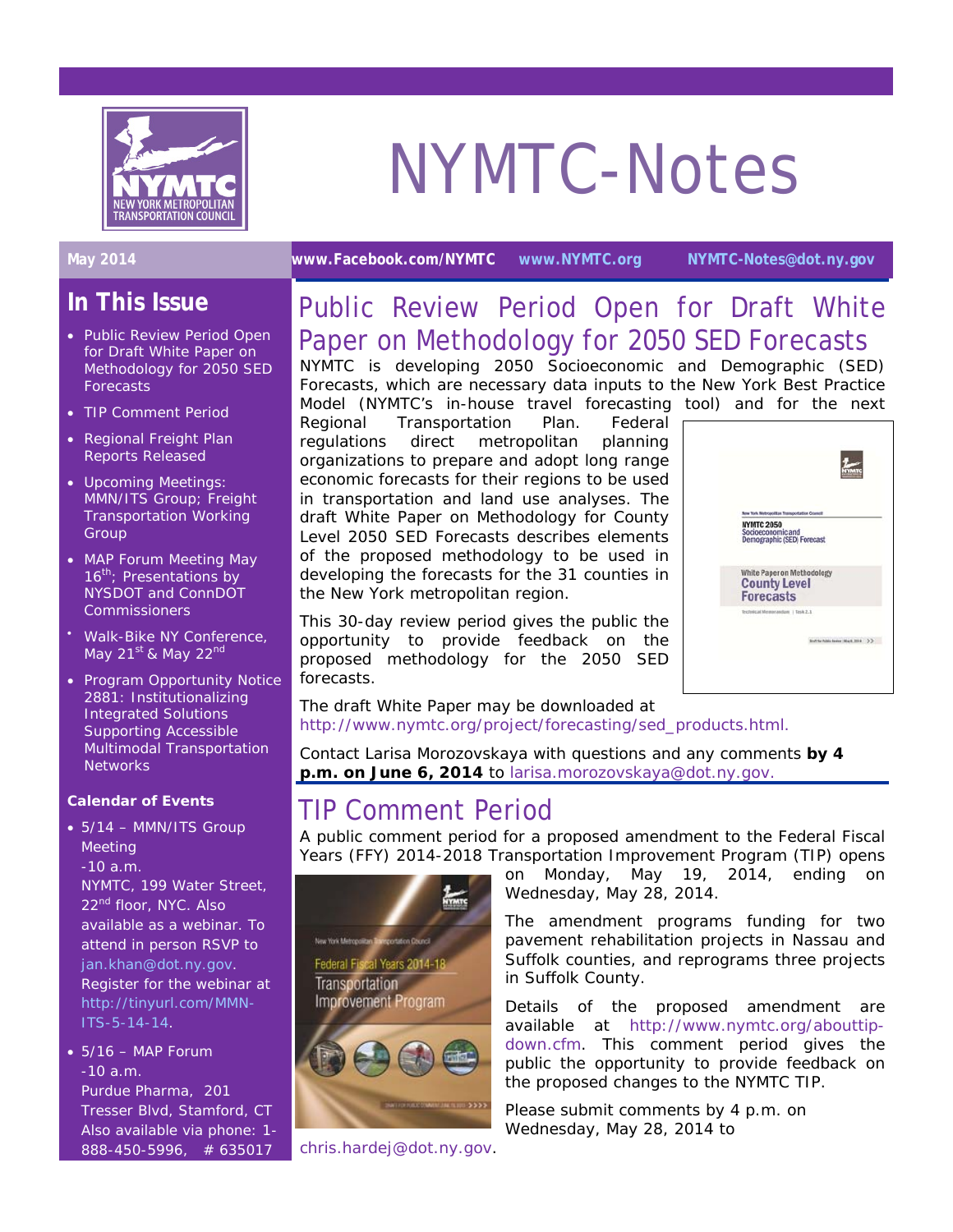- $5/21 5/22 Walk-Bike$ New York Conference
- 10:00 a.m. 5:15 p.m. on Wednesday, May 21 and 8:00 a.m. -2:00 p.m. on Thursday, May 22, Crowne Plaza Hotel, 3 Executive Boulevard, Suffern, New York. Register at [http://www.itsmr.org](http://www.itsmr.org/)
- 6/10 Freight Transportation Working Group Meeting -10 a.m. NYMTC, 199 Water Street, 22<sup>nd</sup> floor, NYC. To attend in person RSVP to [andrea.miles](mailto:andrea.miles-cole@dot.ny.gov)[cole@dot.ny.gov.](mailto:andrea.miles-cole@dot.ny.gov) Register for the webinar at [http://tinyurl.com/FTWG-6-](http://tinyurl.com/FTWG-6-10-14) [10-14](http://tinyurl.com/FTWG-6-10-14).

*NYMTC is a regional council of governments that provides a collaborative transportation planning forum as the metropolitan planning organization for New York City, Long Island and the lower Hudson Valley.*

## Regional Freight Plan Reports Released

Three technical reports, representing the last of the technical work for this phase of NYMTC's Interim Regional Freight Plan have been completed. The current phase is being conducted to update current conditions and to begin to identify issues which will need to be addressed in the next phase,



**PLAN UPDATE: INTERIM PLAN SUMMARY REPORT** 

during which the issues will be further identified, fleshed out and alternative solutions evaluated and recommended for further action.

These reports: Truck Trips Analysis; Industry Specific Logistics Analysis; and Freight Villages Market Analysis are now available for download at [http://www.nymtc.org/project/freight\\_planning/freight\\_](http://www.nymtc.org/project/freight_planning/freight_index.html#Freight_Plan) [index.html#Freight\\_Plan](http://www.nymtc.org/project/freight_planning/freight_index.html#Freight_Plan).

Each of these reports provides more in depth information and a greater understanding of either regional characteristics or, in the case of the freight village report, further evaluation of a concept that emanated from NYMTC's previous freight plan.

In addition, two popular NYMTC freight outreach materials are slated for release in the coming months: the freight data wheel and an updated freight brochure entitled, *"The Basics of Freight Transportation In the NYMTC Region."* Look for announcements for these products. For more information on any of these materials or the freight plan itself contact Howie Mann at 631-952-6115 or [howard.mann@dot.ny.gov](mailto:howard.mann@dot.ny.gov) .

## Upcoming Meetings

**MMN/ITS Group Meeting**  *May 14, 2014 – 10 a.m. NYMTC, 199 Water Street, 22nd floor, NYC.* This meeting may be attended in person or via webinar.

The next meeting of the MMN/ITS Working Group will include presentations on the Influence of Interactive Communication Technology on Transportation Decision Making; Pulaski Skyway Closure: Congestion Relief Strategies; and THE Connected Corridor. In addition, updates will be provided on the NY-NJ Integrated Corridor Management Project Proposal; NYSDOT's ATDM Statewide Initiative; information on a NYSERDA/NYSDOT Program Opportunity Notice; and Transit Benefits.

To attend in person RSVP to Jan Khan at [jan.khan@dot.ny.gov](mailto:jan.khan@dot.ny.gov). Register for the webinar at <http://tinyurl.com/MMN-ITS-5-14-14>. The meeting agenda is available on [www.NYMTC.org,](http://www.nymtc.org/) Calendar of Events.

#### **Freight Transportation Working Group Meeting**

*June 10, 2014 – 10 a.m.*

*NYMTC, 199 Water Street, 22nd floor, NYC.*

This meeting may be attended in person or via webinar.

This meeting of the FTWG will include an update on NYMTC's Regional Freight Plan and two presentations: Where Will Our New Freight Planners Come From?; and Strong Ports.There will also be an opportunity to hear from relevant agencies and get the latest industry news.

To attend in person RSVP to Andrea Miles-Cole at [andrea.miles](mailto:andrea.miles-cole@dot.ny.gov)[cole@dot.ny.gov.](mailto:andrea.miles-cole@dot.ny.gov) Register for the webinar at [http://tinyurl.com/FTWG-6-](http://tinyurl.com/FTWG-6-10-14) [10-14.](http://tinyurl.com/FTWG-6-10-14) The meeting agenda is available on [www.NYMTC.org](http://www.nymtc.org/), Calendar of Events.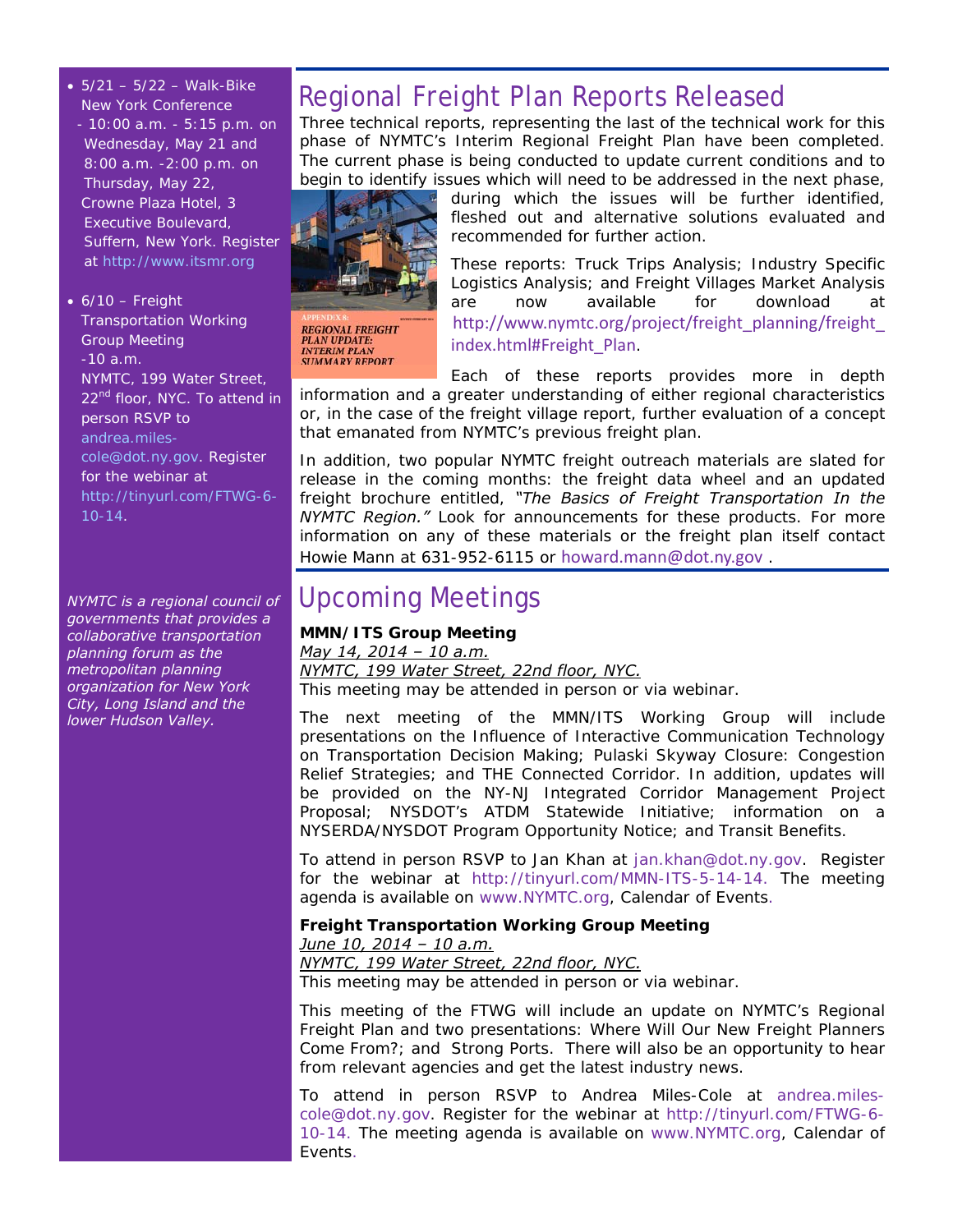### **NYMTC Council Members**

#### **Voting Members**

- Joan McDonald, New York State DOT Commissioner and NYMTC co-chair
- Steve Bellone, Suffolk County Executive and NYMTC co-chair
- Polly Trottenberg, Commissioner, New York City Department of Transportation
- Carl Weisbrod, Chair, New York City Planning Commission
- [Thomas Prendergast](http://www.mta.info/mta/leadership/ferrer.htm), Chairman and CEO, Metropolitan Transportation Authority
- Edward P. Mangano, Nassau County Executive
- MaryEllen Odell, Putnam County Executive
- Ed Day, Rockland County Executive
- Robert P. Astorino, Westchester County **Executive**

#### **Advisory Members**

- Patrick Foye, Executive Director, Port Authority of NY & NJ
- Veronique Hakim, Executive Director, New Jersey **Transit**
- Mary K. Murphy, Executive Director, North Jersey Transportation Planning Authority
- Joseph Martens, Commissioner, NYS Dept. of Environmental Conservation
- Marilyn G. Shazor, Regional Administrator, Federal Transit Administration, Region 2

## **MAP Forum Meeting May 16th; Presentations by NYSDOT and ConnDOT Commissioners**

*May 16, 2014 ‒ 10 a.m.* 

*Purdue Pharma, 201 Tresser Blvd, Stamford, CT 06901*



The next meeting of the Metropolitan Area Planning (MAP) Forum will include keynote remarks by NYS Department of Transportation Commissioner Joan McDonald and ConnDOT Commissioner Jim Redeker. In addition, there will be a presentation on the I-95 Corridor Management Program and an update on the Northeast Corridor Rail Study Options, followed by a roundtable discussion of issues and items related to the efforts of the member metropolitan planning organizations.

> The agenda and additional information are available on [www.NYMTC.org.](http://www.nymtc.org/) To participate

via phone, call (toll free):1-888-450-5996, Passcode: 635017.

## Walk-Bike NY Conference, May 21<sup>st</sup>& May 22<sup>nd</sup> *Crowne Plaza Hotel, 3 Executive Boulevard, Suffern, New York*

Creating walkable and bikeable environments requires an active collaboration of people with interests in safety, land use, economic development, transportation, education, law enforcement, and health promotion.

*Walk-Bike New York…Encouraging Sustainable Movement* is a livable communities symposium that will provide participants with the tools to work together to create walkable and bikeable communities. It is being sponsored by the New York State



Governor's Traffic Safety Committee, the Department of Health and the Institute for Traffic Safety Management and Research, in conjunction with the Federal Highway Administration, the National Highway Traffic Safety Administration, New Jersey Division of Highway Traffic Safety, New York Bicycling Coalition, New York State Association of Chiefs of Police, Inc., Metropolitan Planning Organization Associations, Department of State, Department of Transportation and Parks and Trails New York.

An exciting agenda is being planned and some topics will address: the Impact of Pedestrian Crashes, Complete Streets, Education, Engineering & Law Enforcement Safety Initiatives and Campaigns, Local Project Highlights, Safe Routes for Youth, and Bike Tourism & Sharing Programs in the States of New York and New Jersey. The program agenda runs from 10:00 a.m. - 5:15 p.m. on Wednesday, May  $21^{st}$  and 8:00 a.m. -2:00 p.m. on Thursday, May  $22^{nd}$ .

Pre-registration is required. A preliminary agenda, further information updates and the registration form are available on [http://www.itsmr.org](http://www.itsmr.org/). For more information contact Janine Schultz, Event Coordinator, at 518- 453-0291 Ext. 104 or [jschultz@itsmr.org](mailto:jschultz@itsmr.org).